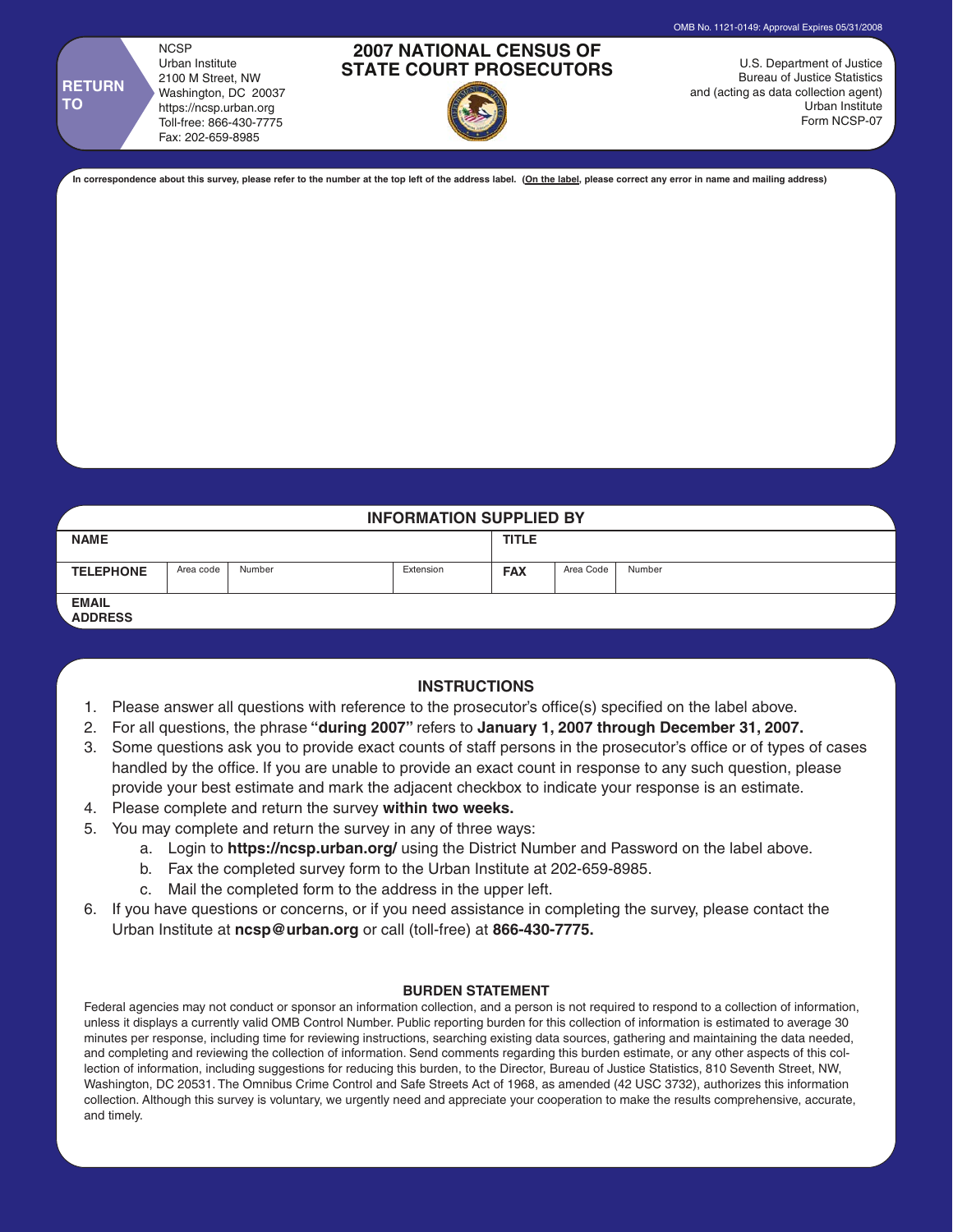## **Section A: Staffing**

- A1. What is the term of office for the chief prosecutor? *years*
- **A2. As of December 31, 2007, how long had the chief**  prosecutor served continuously in office? **a.** *years* **b.** *months*

**A3–A4. As of December 31, 2007, how many of the following**  types of staff were employed in your office?

> *Part-time staff: Any employee who works fewer hours than your standard work week, including employees in job-sharing arrangements. (If you are unable to provide the actual number, please provide your best estimate and mark the checkbox. If none, enter "0.")*

> > **Total district**

| <b>Staff position</b>                                                                                                                                                                   | A3. Number<br><b>Full-time</b> | A4. Number<br><b>Part-time</b>                            |                        |
|-----------------------------------------------------------------------------------------------------------------------------------------------------------------------------------------|--------------------------------|-----------------------------------------------------------|------------------------|
| Chief prosecutor<br>The elected, or State-appointed,<br>head of the prosecutorial district.                                                                                             | a. $\qquad \qquad$             |                                                           | $\Box$ Estimate        |
| <b>Assistant prosecutors</b><br>Any employee of the chief<br>prosecutor licensed to practice<br>law and litigate criminal cases.<br>Excludes attorneys in non-<br>litigating positions. | b. _______                     |                                                           | $\Box$ Estimate        |
| Civil attorneys<br>Any employee of the chief<br>prosecutor licensed to practice<br>law and litigating civil cases.<br>Excludes attorneys in<br>non-litigating positions.                | c. $\_\_$                      |                                                           | $\sqcap$ Estimate      |
| <b>Supervisory attorneys</b><br>Attorneys in managerial<br>positions litigating cases.                                                                                                  | d. ________                    |                                                           | <u>Net</u> Estimate    |
| <b>Managers</b><br>Attorneys or non-attorneys<br>in primarily managerial positions<br>who do not litigate cases.                                                                        | e. In the set                  |                                                           | <u> </u> □ Estimate    |
| Victim advocates                                                                                                                                                                        | f. _______                     |                                                           | $\Box$ $\Box$ Estimate |
| Legal services<br>(e.g., law clerks, paralegals)                                                                                                                                        |                                |                                                           | <b>Estimate</b>        |
| Investigators<br>(Include those on contract)                                                                                                                                            | h.                             |                                                           | □ Estimate             |
| <b>Support staff</b><br>(e.g., administrative staff,<br>clerical staff, computer<br>personnel, fiscal officers,<br>etc.)                                                                | i. <u>.</u>                    | $\mathcal{L}^{\text{max}}$ and $\mathcal{L}^{\text{max}}$ | $\Box$ Estimate        |
| Other (describe)                                                                                                                                                                        | $\mathbf{i}$                   |                                                           | $\Box$ $\Box$ Estimate |
| <b>TOTAL STAFF</b><br>(sum of $a-j$ )                                                                                                                                                   | k. I                           |                                                           | $\Box$ Estimate        |
|                                                                                                                                                                                         |                                |                                                           |                        |

#### A5-A7. Please enter your office's salary schedule for the **following full-time positions as of December 31, 2007.**

*Assistant Prosecutor: Any employee of the prosecutor program licensed to practice law or who has applied for admission to the bar, and who primarily litigates cases. Exclude attorneys in non-litigating positions.*

| (2007)<br>A6.<br>A5.<br>A7.<br><b>Minimum</b><br><b>Maximum</b><br>No such<br>position<br>(Check box)<br><b>Position</b><br>$\text{\$} \qquad \qquad .00 \; \text{\$} \qquad \qquad .00$<br>a. Assistant Prosecutor,<br>entry level<br>$\text{\$} \qquad \qquad .00 \quad \text{\$} \qquad \qquad .00$<br>b. Assistant Prosecutor,<br>$\perp$<br>with 5 years or less<br>experience<br>$$00 \t$$ .00 \$ .00<br>c. Assistant Prosecutor,<br>with 6 years or more<br>experience<br>$$$ 00 \$ 00 00<br>d. Supervisory Attorneys:<br>$\perp$<br>Attorneys in managerial<br>positions who litigate<br>cases<br>$$$ 00 \$ 00 00<br>e. Managing Attorneys:<br>- 1<br>Attorneys in primarily<br>managerial positions<br>who do not litigate cases<br>$.00\text{ \& } 0.00$<br>\$ |  |  |  |  |  |  |
|--------------------------------------------------------------------------------------------------------------------------------------------------------------------------------------------------------------------------------------------------------------------------------------------------------------------------------------------------------------------------------------------------------------------------------------------------------------------------------------------------------------------------------------------------------------------------------------------------------------------------------------------------------------------------------------------------------------------------------------------------------------------------|--|--|--|--|--|--|
|                                                                                                                                                                                                                                                                                                                                                                                                                                                                                                                                                                                                                                                                                                                                                                          |  |  |  |  |  |  |
|                                                                                                                                                                                                                                                                                                                                                                                                                                                                                                                                                                                                                                                                                                                                                                          |  |  |  |  |  |  |
|                                                                                                                                                                                                                                                                                                                                                                                                                                                                                                                                                                                                                                                                                                                                                                          |  |  |  |  |  |  |
|                                                                                                                                                                                                                                                                                                                                                                                                                                                                                                                                                                                                                                                                                                                                                                          |  |  |  |  |  |  |
|                                                                                                                                                                                                                                                                                                                                                                                                                                                                                                                                                                                                                                                                                                                                                                          |  |  |  |  |  |  |
|                                                                                                                                                                                                                                                                                                                                                                                                                                                                                                                                                                                                                                                                                                                                                                          |  |  |  |  |  |  |
|                                                                                                                                                                                                                                                                                                                                                                                                                                                                                                                                                                                                                                                                                                                                                                          |  |  |  |  |  |  |
| f. Chief Investigator:<br>ΞI<br>(Include those on<br>contract)                                                                                                                                                                                                                                                                                                                                                                                                                                                                                                                                                                                                                                                                                                           |  |  |  |  |  |  |
| A8.<br>As of December 31, 2007, what was the annual salary of<br>the chief prosecutor?<br>$\frac{s}{s}$ .00 per year<br>A9.<br>During 2007, did members of your staff receive any of<br>the following types of work-related threats or assaults?<br>Yes<br>No<br>a. Written threat (e.g., letter, email)<br>$\overline{\phantom{0}}$<br>$\overline{\phantom{a}}$<br><b>b.</b> Threatening telephone call<br>$\mathsf{L}$<br>$\Box$<br>c. Face-to-face verbal threat<br>- 1<br>d. Battery/assault<br>A10. As of December 31, 2007, were the following persons<br>in your office carrying a firearm for personal safety or<br>security?<br>No<br>Yes<br>a. Chief prosecutor<br>П<br>$\perp$<br><b>b.</b> Assistant prosecutors<br>П<br>c. Staff investigators<br>$\perp$   |  |  |  |  |  |  |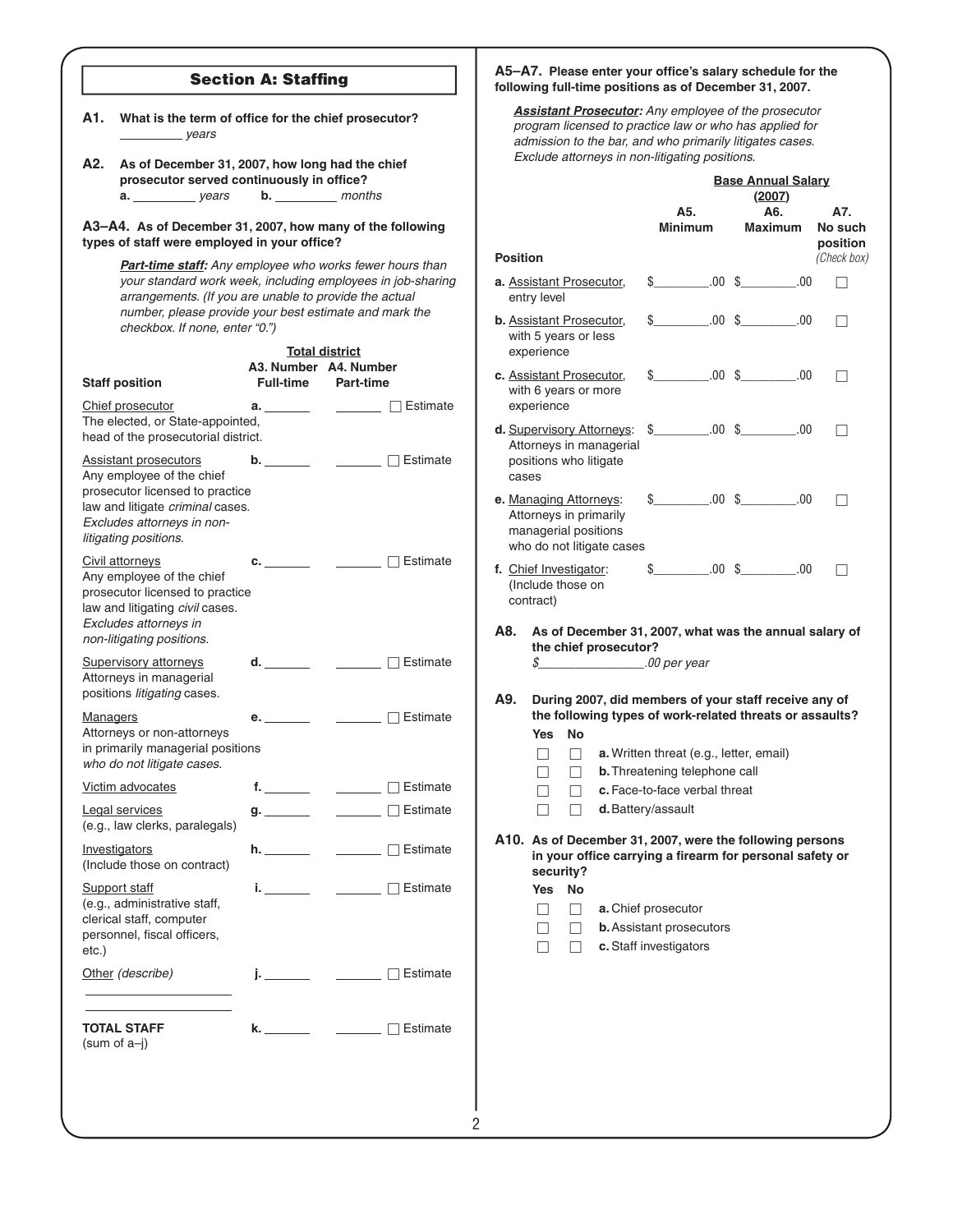|                  | <b>Section B: Budget</b>                                                                                                                                                                                                                                                                                             | C <sub>3</sub> . |                                                                                               |                         | What type of case disposition information is regularly<br>reported to criminal history repositories?                                                               |
|------------------|----------------------------------------------------------------------------------------------------------------------------------------------------------------------------------------------------------------------------------------------------------------------------------------------------------------------|------------------|-----------------------------------------------------------------------------------------------|-------------------------|--------------------------------------------------------------------------------------------------------------------------------------------------------------------|
| B1.              | What was the FY 2007 budget of your office for<br>prosecutorial functions? (If you are unable to provide the<br>exact amount, please provide your best estimate.)                                                                                                                                                    |                  | Yes<br>$\mathsf{L}$                                                                           | No<br>$\Box$<br>$\perp$ | a. Felony convictions<br><b>b.</b> Misdemeanor convictions                                                                                                         |
|                  | Total 2007 prosecutorial budget                                                                                                                                                                                                                                                                                      |                  |                                                                                               | $\Box$                  | c. Declination to prosecute                                                                                                                                        |
|                  | $\sim$ 00.<br>\$<br>$\Box$ Estimate                                                                                                                                                                                                                                                                                  |                  |                                                                                               | $\Box$                  | d. Dismissal of charges by court                                                                                                                                   |
|                  |                                                                                                                                                                                                                                                                                                                      |                  |                                                                                               | $\Box$                  | e. Felony acquittals<br>f. Misdemeanor acquittals                                                                                                                  |
|                  | Please indicate whether this is the Fiscal or Calendar<br>Year budget                                                                                                                                                                                                                                                |                  |                                                                                               | $\Box$<br>$\Box$        | g. Guilty pleas                                                                                                                                                    |
|                  |                                                                                                                                                                                                                                                                                                                      |                  |                                                                                               | $\Box$                  | h. Indictments                                                                                                                                                     |
|                  | $\Box$ Fiscal Year $\rightarrow$ Please enter the start and end dates of<br>the 2007 fiscal year (FY)                                                                                                                                                                                                                |                  |                                                                                               | $\Box$                  | Probation and parole violations<br>i.                                                                                                                              |
|                  |                                                                                                                                                                                                                                                                                                                      |                  |                                                                                               | П                       | Court determination of mental status<br>j.                                                                                                                         |
|                  | $\frac{1}{\text{yyyy}}$ to $\frac{1}{\text{mm}}$ $\frac{1}{\text{dd}}$<br>$\overline{mm}$ dd<br>$\overline{yyyy}$                                                                                                                                                                                                    |                  |                                                                                               | $\vert \ \ \vert$       | k. Commitment to mental institutions                                                                                                                               |
|                  | □ Calendar Year                                                                                                                                                                                                                                                                                                      |                  |                                                                                               | $\vert \ \ \vert$       | <b>I.</b> Protection orders                                                                                                                                        |
| <b>B2.</b>       | Does the budget amount entered at B1 include funding<br>for the following budget categories?                                                                                                                                                                                                                         | C4.              |                                                                                               | П                       | m. Sex offender registration requirements<br>What are the primary reasons your office does not                                                                     |
|                  | No<br>Yes                                                                                                                                                                                                                                                                                                            |                  |                                                                                               |                         | provide final disposition information?                                                                                                                             |
|                  | a. Staff salaries<br>$\perp$<br>$\mathsf{L}$                                                                                                                                                                                                                                                                         |                  | Yes No                                                                                        |                         |                                                                                                                                                                    |
|                  | <b>b.</b> Expert services<br>$\Box$<br>$\mathsf{L}$                                                                                                                                                                                                                                                                  |                  | П                                                                                             | □                       | No mandate or policy for submitting case                                                                                                                           |
|                  | c. Investigator services<br>П<br>$\perp$                                                                                                                                                                                                                                                                             |                  |                                                                                               |                         | disposition information                                                                                                                                            |
|                  | d. Interpreter services<br>$\perp$<br>$\Box$                                                                                                                                                                                                                                                                         |                  | $\Box$                                                                                        | $\Box$                  | Another agency in the jurisdiction is responsible                                                                                                                  |
|                  | e. Child support enforcement<br>$\vert \ \ \vert$<br>$\Box$                                                                                                                                                                                                                                                          |                  |                                                                                               |                         | for submitting information                                                                                                                                         |
|                  | f. DNA testing<br>П<br>П                                                                                                                                                                                                                                                                                             |                  | $\vert \ \ \vert$                                                                             | $\perp$                 | Lack of human resources                                                                                                                                            |
|                  | g. Staff training                                                                                                                                                                                                                                                                                                    |                  | $\vert \ \ \vert$                                                                             | □                       | Lack of technology                                                                                                                                                 |
|                  | $\Box$<br>$\Box$                                                                                                                                                                                                                                                                                                     |                  | $\mathsf{L}$                                                                                  | П                       | Lack of enforcement<br>Misdemeanor cases not submitted to repositories                                                                                             |
|                  |                                                                                                                                                                                                                                                                                                                      |                  | $\vert \ \ \vert$<br>$\vert \ \ \vert$                                                        | □<br>□                  | No training provided                                                                                                                                               |
|                  | <b>Section C: Caseload</b>                                                                                                                                                                                                                                                                                           |                  | П                                                                                             | П                       |                                                                                                                                                                    |
| C1.              | Please provide the total number of cases closed and<br>convicted by your office during 2007. (If you are unable to<br>provide the exact number, please provide your best estimate.<br>If none, enter "0.")                                                                                                           |                  | <b>Section D: DNA Evidence</b><br>D1.<br>During 2007, did your office use DNA evidence during |                         |                                                                                                                                                                    |
|                  | <b>Closed case:</b> Any case with a judgment of conviction,<br>acquittal, or dismissal with or without prejudice, entered<br>by the court.                                                                                                                                                                           |                  | $\Box$ Yes<br>$\Box$ No                                                                       |                         | plea negotiations or during felony trials?                                                                                                                         |
|                  | Felony case: Use your State definition. If this term is<br>not used in your State, interpret "felony" to mean any<br>case in which the defendant, if convicted, could be<br>sentenced to incarceration for one year or more. Include<br>as a felony case any defendant who had at least one<br>felony filing charge. | D <sub>2</sub> . | Yes No<br>$\Box$                                                                              | $\vert \ \ \vert$       | During 2007, did your office submit DNA evidence to the<br>following laboratories for analysis?<br>a. Federal Bureau of Investigation (FBI) forensic<br>laboratory |
|                  | Felony cases closed<br>$\Box$ Estimate<br>a. $\qquad \qquad$                                                                                                                                                                                                                                                         |                  |                                                                                               |                         | <b>b.</b> Forensic laboratory operated by State                                                                                                                    |
|                  | <b>b. b</b> .<br>Felony cases convicted<br>$\Box$ Estimate                                                                                                                                                                                                                                                           |                  |                                                                                               |                         | government                                                                                                                                                         |
|                  |                                                                                                                                                                                                                                                                                                                      |                  |                                                                                               |                         | c. Forensic laboratory operated by local government                                                                                                                |
|                  | $\mathbf{c}$ , and the set of $\mathbf{c}$<br>Felony jury trial verdicts<br>$\Box$ Estimate                                                                                                                                                                                                                          |                  | H                                                                                             | П                       | <b>d.</b> Privately operated forensic laboratory                                                                                                                   |
| C <sub>2</sub> . | Does your office provide final case disposition<br>information to the following agencies for cases closed?                                                                                                                                                                                                           | D3.              |                                                                                               |                         | During 2007, did your office encounter the following<br>problems with the use of DNA evidence?                                                                     |
|                  | No<br><b>Yes</b>                                                                                                                                                                                                                                                                                                     |                  | Yes No<br>П                                                                                   | $\Box$                  | a. Improper collection of evidence by police                                                                                                                       |
|                  | a. Federal repository<br>П<br>$\perp$                                                                                                                                                                                                                                                                                |                  | $\vert \ \ \vert$                                                                             | $\perp$                 | <b>b.</b> Inconclusive DNA results                                                                                                                                 |
|                  | <b>b.</b> State repository<br>□<br>$\perp$                                                                                                                                                                                                                                                                           |                  |                                                                                               | $\vert \ \ \vert$       | c. Excessive delay in getting DNA results from                                                                                                                     |
|                  | c. Local repository<br>$\Box$<br>$\Box$                                                                                                                                                                                                                                                                              |                  |                                                                                               |                         | laboratory                                                                                                                                                         |
|                  | If no to all of the above, skip to C4.                                                                                                                                                                                                                                                                               |                  |                                                                                               |                         | d. Difficulty in getting DNA results admitted in<br>court as evidence                                                                                              |
|                  |                                                                                                                                                                                                                                                                                                                      |                  |                                                                                               |                         |                                                                                                                                                                    |